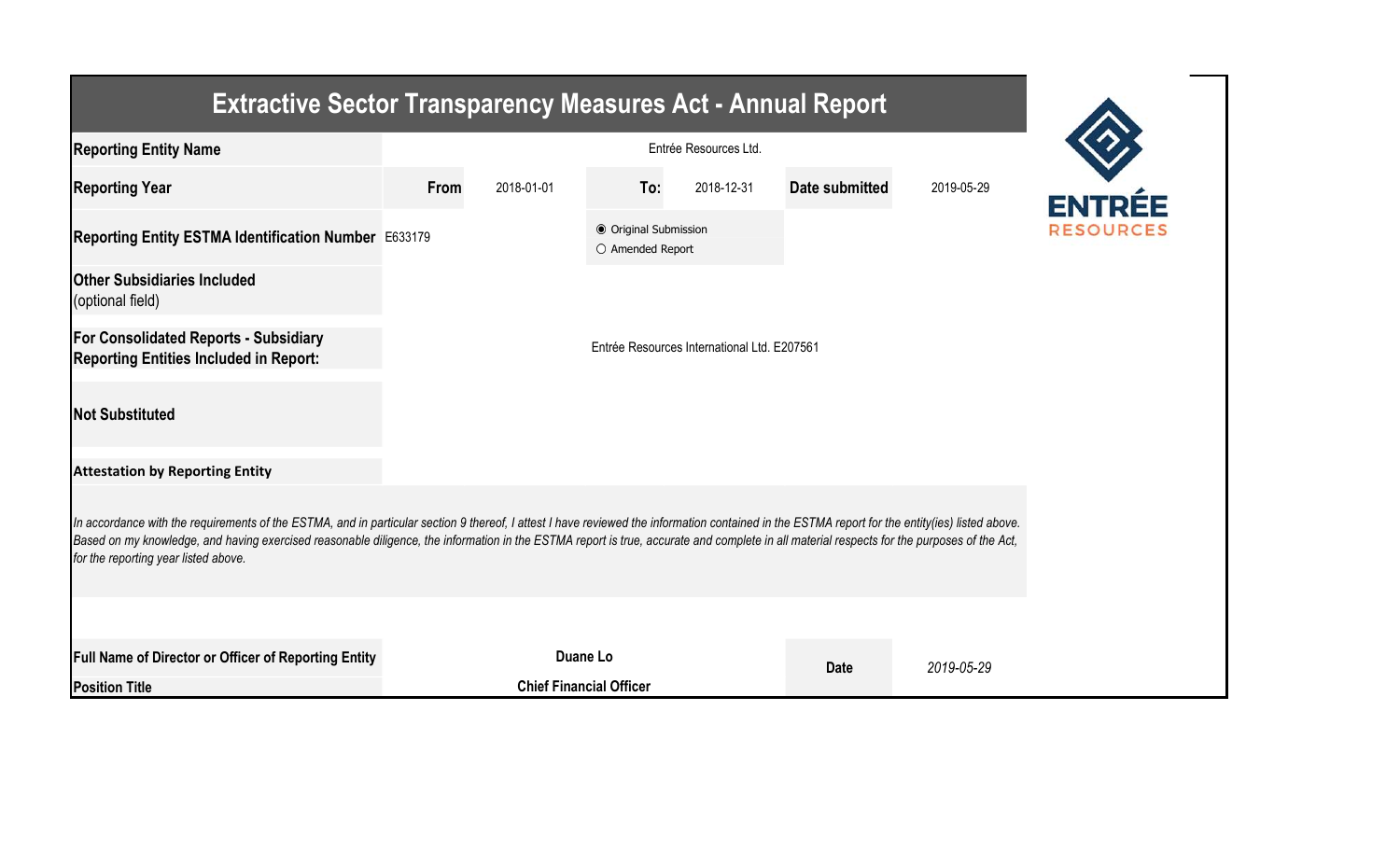| Extractive Sector Transparency Measures Act - Annual Report                                                                                                        |                                                                                                                                                              |                                                                                 |                                                                                        |                  |         |                                |         |                  |                                               |                               |                     |  |
|--------------------------------------------------------------------------------------------------------------------------------------------------------------------|--------------------------------------------------------------------------------------------------------------------------------------------------------------|---------------------------------------------------------------------------------|----------------------------------------------------------------------------------------|------------------|---------|--------------------------------|---------|------------------|-----------------------------------------------|-------------------------------|---------------------|--|
| <b>Reporting Year</b><br><b>Reporting Entity Name</b><br><b>Reporting Entity ESTMA</b><br><b>Identification Number</b><br><b>Subsidiary Reporting Entities (if</b> | From:                                                                                                                                                        | 2018-01-01                                                                      | To:<br>Entrée Resources Ltd.<br>E633179<br>Entrée Resources International Ltd. E207561 | 2018-12-31       |         | Currency of the Report USD     |         |                  |                                               |                               |                     |  |
| necessary)                                                                                                                                                         | <b>Payments by Payee</b>                                                                                                                                     |                                                                                 |                                                                                        |                  |         |                                |         |                  |                                               |                               |                     |  |
| Country                                                                                                                                                            | Payee Name <sup>1</sup>                                                                                                                                      | Departments, Agency, etc<br>within Payee that Received<br>Payments <sup>2</sup> | <b>Taxes</b>                                                                           | <b>Royalties</b> | Fees    | <b>Production Entitlements</b> | Bonuses | <b>Dividends</b> | Infrastructure<br><b>Improvement Payments</b> | Total Amount paid to<br>Payee | Notes <sup>34</sup> |  |
| Mongolia                                                                                                                                                           | Mineral Resources Authority of<br>Mongolia                                                                                                                   |                                                                                 |                                                                                        |                  | 943,807 |                                |         |                  |                                               | 943,807                       | (1)                 |  |
|                                                                                                                                                                    |                                                                                                                                                              |                                                                                 |                                                                                        |                  |         |                                |         |                  |                                               |                               |                     |  |
|                                                                                                                                                                    |                                                                                                                                                              |                                                                                 |                                                                                        |                  |         |                                |         |                  |                                               |                               |                     |  |
|                                                                                                                                                                    |                                                                                                                                                              |                                                                                 |                                                                                        |                  |         |                                |         |                  |                                               |                               |                     |  |
|                                                                                                                                                                    |                                                                                                                                                              |                                                                                 |                                                                                        |                  |         |                                |         |                  |                                               |                               |                     |  |
|                                                                                                                                                                    |                                                                                                                                                              |                                                                                 |                                                                                        |                  |         |                                |         |                  |                                               |                               |                     |  |
|                                                                                                                                                                    |                                                                                                                                                              |                                                                                 |                                                                                        |                  |         |                                |         |                  |                                               |                               |                     |  |
|                                                                                                                                                                    |                                                                                                                                                              |                                                                                 |                                                                                        |                  |         |                                |         |                  |                                               |                               |                     |  |
|                                                                                                                                                                    |                                                                                                                                                              |                                                                                 |                                                                                        |                  |         |                                |         |                  |                                               |                               |                     |  |
|                                                                                                                                                                    |                                                                                                                                                              |                                                                                 |                                                                                        |                  |         |                                |         |                  |                                               |                               |                     |  |
|                                                                                                                                                                    |                                                                                                                                                              |                                                                                 |                                                                                        |                  |         |                                |         |                  |                                               |                               |                     |  |
|                                                                                                                                                                    |                                                                                                                                                              |                                                                                 |                                                                                        |                  |         |                                |         |                  |                                               |                               |                     |  |
|                                                                                                                                                                    |                                                                                                                                                              |                                                                                 |                                                                                        |                  |         |                                |         |                  |                                               |                               |                     |  |
|                                                                                                                                                                    |                                                                                                                                                              |                                                                                 |                                                                                        |                  |         |                                |         |                  |                                               |                               |                     |  |
|                                                                                                                                                                    |                                                                                                                                                              |                                                                                 |                                                                                        |                  |         |                                |         |                  |                                               |                               |                     |  |
| <b>Additional Notes:</b>                                                                                                                                           | (1) Actual amounts were paid in Mongolian Tughriks currency and translated to US Dollar at the currency rate of 2,473.41:1 (Mongolian Tughriks to US Dollar) |                                                                                 |                                                                                        |                  |         |                                |         |                  |                                               |                               |                     |  |